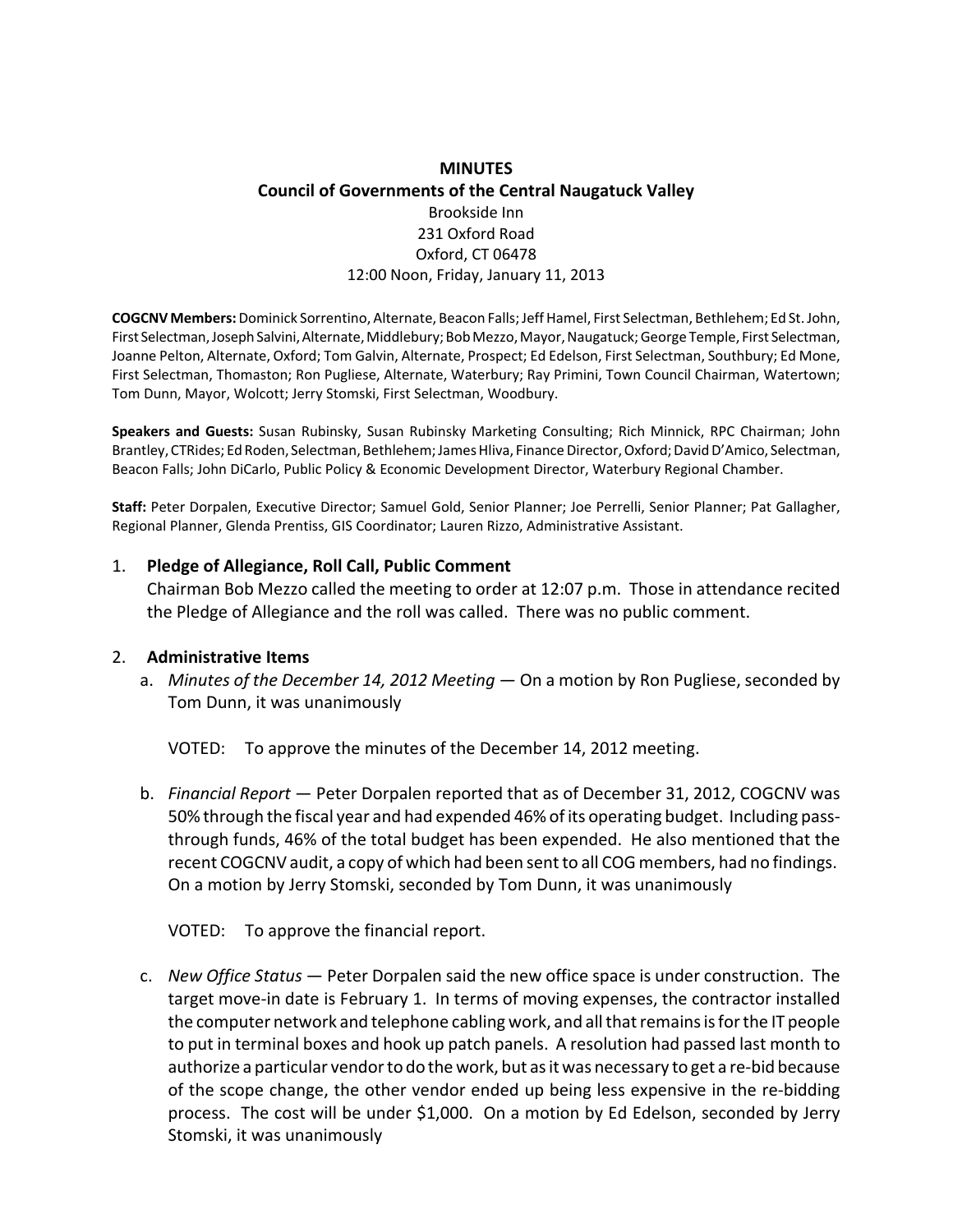VOTED: To authorize the low bid vendor to proceed with the installation of terminal boxes and the connection of patch panels as part of COGCNV'smoving expenses, at a cost of less than \$1,000.

Also concerning moving expenses, additional quotesfor the physical move were received. Dorpalen will compare the quotes to determine which is the most cost effective and requested authorization to cover moving expenses. On a motion by Ed St. John, seconded by Ed Edelson, it was unanimously

VOTED: To authorize moving expenses at a cost up to \$6,000.

d. *Correspondence* — Peter Dorpalen summarized recent correspondence

| December 21, 2012 | Email transmitting results from COGCNV's survey of municipal financial<br>software, as requested by Beacon Falls                                                      |
|-------------------|-----------------------------------------------------------------------------------------------------------------------------------------------------------------------|
| December 31, 2012 | Email from Michaud & Accavallo, CPAs, forwarding COGCNV's FY 2011-<br>12 audit                                                                                        |
| January 2, 2013   | Email transmitting a RFP for a household hazardous waste contractor                                                                                                   |
| January 7, 2013   | Email transmitting a RFP for a regional animal shelter feasibility study                                                                                              |
| January 10, 2013  | Email from CTDOT Traffic Engineering responding to Joe Perrelli's traffic<br>analysis and recommendations for the intersection of Route 69 at Scott<br>Rd in Prospect |

### 3. **Legislative Agenda**

The 2013 legislative agenda was discussed. Ed Edelson requested that the west of Waterbury study be included. Legislation on public school security was also requested. It was decided to review CCM's statement on this issue. On a motion by Ed Edelson, seconded by Ron Pugliese, it was unanimously

VOTED: To approve the 2013 legislative agenda with the additions discussed.

## 4. **Transportation Planning**

a. *Regional Transportation Trends* — Pat Gallagher gave a presentation on regional transportation trends from a recently completed COGCNV report. The report used 2010 data from the Census LEHD dataset. Findings include a dramatic increase in inter‐regional commuting. Themajority of employed residents in the region are now commuting outside the region for work, and 44% of individuals who work in the region commute from outside the region. 85% of the region's occupants drive alone to work, 8% carpool, 3% work at home, and 2% use transit. Average commute time for the region is just over 25 minutes. In the last ten years, the number of CNV residents commuting to the Capitol region to work, as well as the number of Capitol region individuals commuting to the CNV region, has doubled. This affects the I-84 drive during commuting hours. Top employment destinations in the region are Waterbury and Cheshire. For CNVR residents, top employment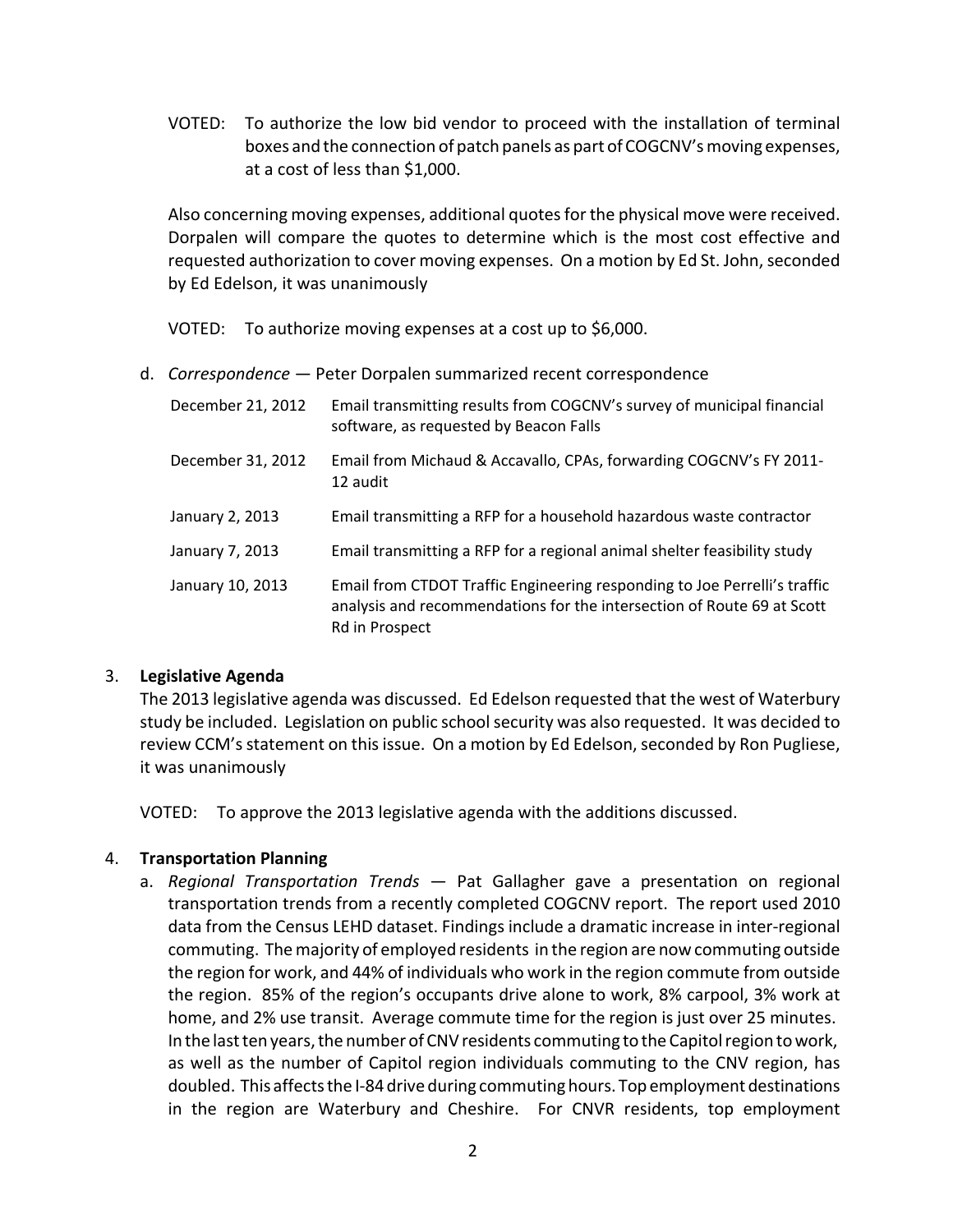destinations outside the region are the South Central (New Haven‐Meriden), Capitol (Hartford), Housatonic Valley (Danbury), Central Connecticut (Bristol‐New Britain), and Greater Bridgeport regions. The report will be available soon on the COGCNV website.

b. *Unified Response Training Video Project*—Joe PerrellisaidDEMHS Region 5 received funds to create a 20 minute training video on the Unified Response Manual for Highway Incidents in CT (URM). He will be administering the project as chair of the ESF‐1, Transportation subcommittee. The URM is a guide for first responders and any responders who arrive on the scene at an incident on limited‐access highways. The URM was written by the State Incident Management Task Force in 2008. It isintended to support incident management goals of improving the safety of responders, reducing the potential of secondary incidents, and reducing congestion. While the manual was drafted a few years ago and received support from several commissioners, it has not been incorporated into training and is not well known among responders. The URM was used in Region 5 in 2010 as a guide for the traffic diversion plans for I‐84 and Routes 7 and 8, to ensure that the consultants had a model to work with, but it needs to be disseminated in the responder community.

On a motion by George Temple, seconded by Ron Pugliese, it was unanimously

- VOTED: To add Item 5c, Naugatuck River Greenway Trailhead Amenities at CT-Transit Bus Garage to the agenda.
- c. **Naugatuck River Greenway Trailhead Amenities at CT‐Transit Bus Garage** Samuel Gold said a meeting on the Waterbury Bus Maintenance Facility project in Watertown was recently held. Watertown is asking for COGCNV support to ask CTDOT to include a Naugatuck RiverGreenway trailhead as part ofthe bus garage facility project. The Regional Planning Commission voted to recommend this to COGCNV for a vote. COGCNV will be requesting that CTDOT pave the parking area for the trailhead and put in lateral water line connections. On a motion by Ed Mone, seconded by Tom Dunn, it was unanimously

VOTED: To support Naugatuck River Greenway trailhead amenities at the CT‐Transit Bus Garage in Watertown.

## 5. **COGCNV Logo Design Options**

Susan Rubinsky of Susan Rubinsky Marketing Consulting presented a variety of options for the new COGCNV logo and explained the thought process behind the various logo concepts. Discussion followed. The group seemed most interested in Logo Family C.

### 6. **Regional Business**

Ed Edelson suggested having the State Tourism Commission come to speak at a COG meeting. Tom Dunn spoke about having speakers come in to discuss school security and adding more personnel to the schools. Jerry Stomski said Woodbury is working with government organizations to develop school profiles. They also plan to work with security professionals. Tom Dunn and Jerry Stomski will look into things as a subcommittee and report back to COGCNV as a whole.